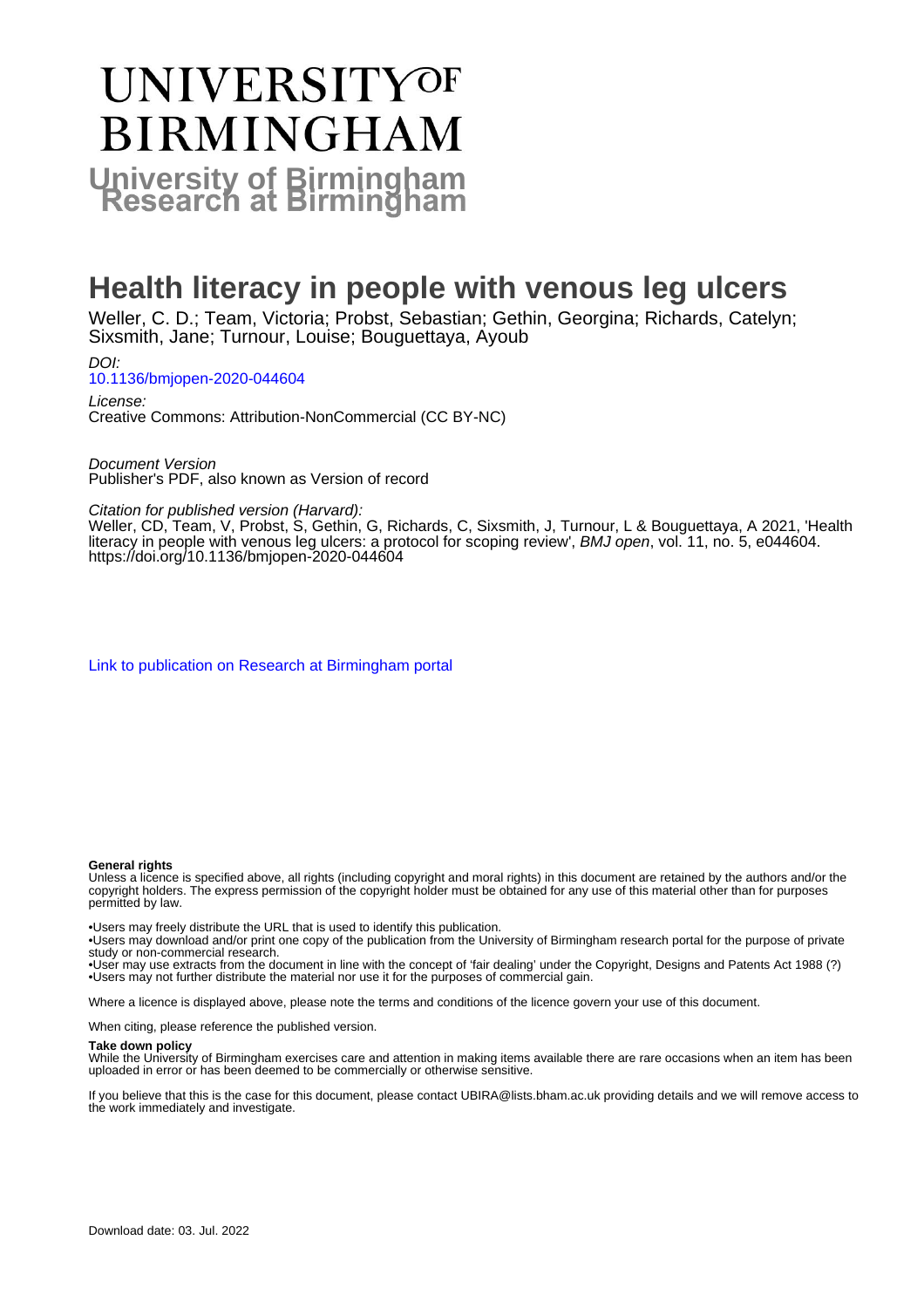## **BMJ Open Health literacy in people with venous leg ulcers: a protocol for scoping review**

CDWeller  $\bigcirc$ ,<sup>1</sup> Victoria Team  $\bigcirc$ ,<sup>1</sup> Sebastian Probst  $\bigcirc$ ,<sup>2</sup> Georgina Gethin  $\bigcirc$ ,<sup>3</sup> Catelyn Richards,<sup>1</sup> Jane Sixsmith  $\bigcirc$ ,<sup>4</sup> Louise Turnour,<sup>1</sup> Ayoub Bouguettaya  $\bigcirc$ <sup>5</sup>

#### ABSTRACT

**To cite:** Weller CD, Team V, Probst S, *et al*. Health literacy in people with venous leg ulcers: a protocol for scoping review. *BMJ Open* 2021;11:e044604. doi:10.1136/ bmjopen-2020-044604

► Prepublication history and additional supplemental material for this paper are available online. To view these files, please visit the journal online [\(http://dx.doi.org/10.1136/](http://dx.doi.org/10.1136/bmjopen-2020-044604) [bmjopen-2020-044604](http://dx.doi.org/10.1136/bmjopen-2020-044604)).

Received 10 September 2020 Revised 08 February 2021 Accepted 12 March 2021

#### Check for updates

© Author(s) (or their employer(s)) 2021. Re-use permitted under CC BY-NC. No commercial re-use. See rights and permissions. Published by BMJ.

<sup>1</sup>School of Nursing and Midwifery, Monash University, Melbourne, Victoria, Australia <sup>2</sup>HES-SO Genève, Genève, Switzerland <sup>3</sup>School of Nursing and Midwifery, National University of Ireland Galway, Galway, Ireland 4 Health Sciences, National University of Ireland Galway, Galway, Ireland 5 School of Psychology, University of Birmingham Edgbaston Campus, Birmingham, UK

#### Correspondence to Dr CD Weller;

carolina.weller@monash.edu

Introduction Chronic venous leg ulcer (VLU) healing is a complex clinical problem. It requires intervention from skilled, costly, multidisciplinary wound-care teams, working with patients to manage their care. Compression therapy has been shown to help heal venous ulcers and to reduce recurrence, with some evidence suggesting the value of exercise as well. These activities require health education and health literacy (HL) as patients must process, understand and consistently apply health information for successful self-management. Research suggests that those most vulnerable to VLUs also tend to have limited HL, but there have been no reviews examining the state of HL in patients with previous or active VLUs. This scoping review aims to examine the level of HL in VLU patients and how HL may link to self-management behaviours (particularly exercise and compression adherence), and their VLU healing generally.

Methods and analysis We will use Preferred Reporting Items for Systematic Reviews and Meta-Analyses Scoping Review guidelines and the Levac methodology framework to explore eligible papers that examine the effect of HL on their exercise and compression adherence. Electronic databases will be searched (MEDLINE, EMBASE, the Cochrane Library, PsycInfo and Health, OpenGray), examining for all papers on these subjects published between 2000 and 2020. All studies describing compression and or exercise during VLU management will be included. Study characteristics will be recorded; qualitative data will be extracted and evaluated. Quantitative data will be extracted and summarised. Ethics and dissemination We will disseminate results through peer-reviewed publications. We will use data (ie, journal articles) from publicly available platforms; so, this study does not require ethical review. The consultation step will be carried out with patients, carers and health professionals as part of an established wound consumer group.

#### INTRODUCTION

Venous leg ulcers (VLUs) are chronic skin ulcers mainly affecting the gaiter area, most often caused by continuous venous hyperten-sion or chronic venous insufficiency.<sup>[1](#page-8-0)</sup> VLUs are a common health condition, affecting approximately  $1\% - 3\%$  of people globally.<sup>2–4</sup> This is often due to persistent high blood pressure in varicose veins.<sup>[5 6](#page-8-2)</sup> The prevalence of VLU increases with age, doubling among

### Strengths and limitations of this study

- ► This scoping review (ScR) protocol is the first to focus on the role of consumers' health literacy in venous leg ulcer management.
- ► In order to ensure a systematic approach to searching, screening and reporting, we use the Preferred Reporting Items for Systematic Reviews and Meta-Analyses extension for ScRs tool, the most current guidance on conducting ScRs.
- ► We have included a comprehensive search strategy and data extraction template.
- The studies included in the review will be appraised for quality.
- ► Studies published outside of the indicated databases may be missed.

those aged over 65 years.<sup>7</sup> People with VLU often have various other comorbidities, including arterial hypertension, obesity, non-insulin-dependent diabetes and dyslipidaemia.[8](#page-8-4) VLU healing, defined as complete wound re-epithelisation,<sup>[9](#page-8-5)</sup> is often slow. The chance of recurrence of a healed VLU is high. $\frac{10 \text{ } 11}{20 \text{ } 11}$  The cycle of healing and frequent recurrent episodes has significant economic  $impact<sup>412–14</sup>$  and severely affects VLU patients' health and well-being, including that of their families. $15-17$  Despite advances in treatments, sustained healing of VLU continues to be an ongoing problem for patients, health services and health systems.<sup>18</sup>

Current best practice recommendation for people with active VLU is the use of compression therapy unless the patient has arterial insufficiency, where it is contraindicated.<sup>1</sup> Compression therapy promotes VLU healing by reducing the hydrostatic pressure in lower limbs, enhancing venous return<sup>[1](#page-8-0)</sup> and preventing venous stasis. Research suggests that the use of below-knee multi-component compression is efficacious and effective.<sup>19-21</sup> Consistent compression therapy is recom-mended to prevent VLU recurrence.<sup>[1 21](#page-8-0)</sup> Pharmaceutical, surgical, physiotherapy and other methods can be used as adjunctive to compression, although the evidence of their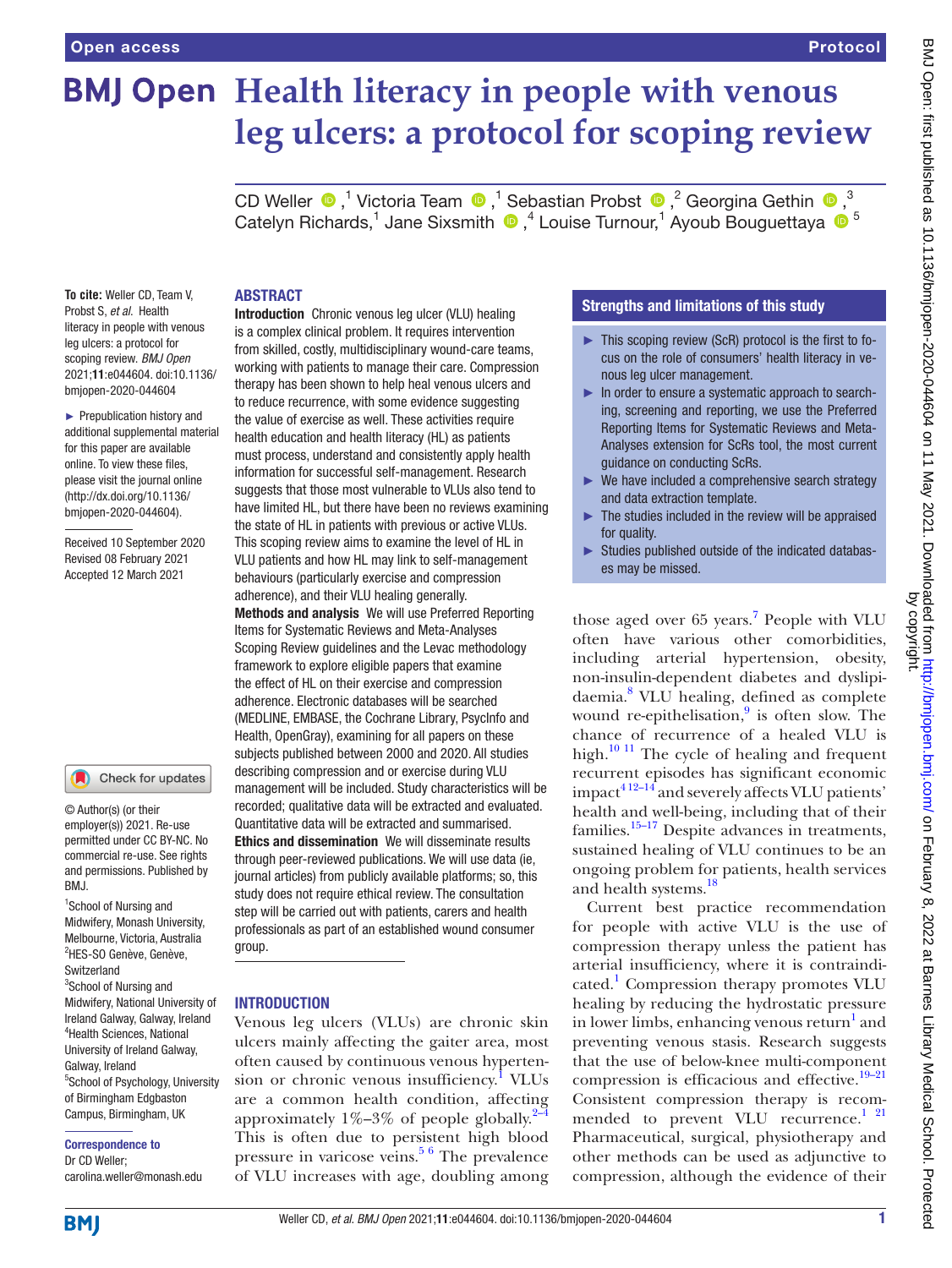effectiveness is limited. [22](#page-9-0) Other recommendations often include appropriate physical activity, adequate nutri-tion and leg elevation.<sup>[1](#page-8-0)</sup> Of these, physical activity has received mixed evidence on its efficacy when combined with compression.<sup>[23 24](#page-9-1)</sup> However, it is still recommended to patients with VLUs to improve VLU healing and reduce the risk of VLU recurrence.<sup>24 25</sup>

The best practice recommendations (exercise, compression) for treatment require significant patient involvement; however, patient adherence to the VLU management recommendations is often suboptimal.<sup>23 24</sup> To optimise healing outcomes, VLU patients should follow the management plan and understand the importance of compression and other recommendations. The management plan should be developed in collaboration with patients in a standard consultation $1^{26}$ because shared decision making is paramount for a faster healing outcome.<sup>[27](#page-9-3)</sup> An informed patient can participate as an essential partner in the VLU management process.<sup>28</sup> The patient's role is complementary to their healthcare professional's role, as they monitor symptoms, adhere to compression and adopt health behaviours, following the advice of health professionals. $2930$  However, the extent to which patients can follow the advice varies, partially based on their HL.

Patient HL is defined as 'the ability to obtain, process and understand basic health information and services needed to make appropriate health decisions and follow instructions for treatment.['17 18](#page-8-11) There is a distinction between general health literacy (HL) often assessed through population-level surveys,<sup>31</sup> and specific HL which deals with health skill and knowledge specific to the condition or disease.<sup>29</sup> General HL scales are often used to assess a patient's general capabilities in navigating their health environment (eg, where do you go for medical advice), often for the purpose of directing health policy at a population scale. Meanwhile, specific HL scales assess individual capabilities in dealing with a specific condition, like heart disease or diabetes. Both general and VLUspecific HL may affect VLU outcomes through affecting patient's adoption of health behaviours. Improvements in general and specific HL may improve patient knowledge and understanding of the benefits of adhering to VLU self-management recommendations $25-27$  and support patients to adopt healthy behaviours in line with the agreed plan. For example, when choosing compression hosiery, patients may rely on HL to critique the options based on their analysis of comfort<sup>28</sup> which may be opposed to achieving maximum therapeutic benefit. $30$  Furthermore, HL may enhance their compression application skills due to improved understanding of the manufacturer's instructions[.21 32](#page-9-9) Finally, improved HL may influence patient understanding that lifelong compression hosiery is recommended to prevent VLU recurrence.<sup>[23](#page-9-1)</sup>

#### Study rationale

Recent research has indicated that people vulnerable to VLUs, those with VLUs and those with other comorbidities

tend to have concurrent deficits in HL.<sup>33</sup> VLU incidence increases with  $age^{13}$  and older people have been shown to have limited general  $HL$ .<sup>34</sup> For example, although the 2015 European health literacy survey showed that respondents received an average score of 33.8/50 (demonstrating 'sufficient' HL), the majority (58%) of people aged over 66 years had limited HL, compared with less than half of the general population. $31$  A possible reason is internet usage. Though internet use is proportional to increased HL,<sup>35</sup> current research consistently reports that older adults prefer to learn from their healthcare professionals, $36$  as opposed to independent learning through the use of the internet. $37$  Qualitative research has shown that VLU patients often discuss the volume of information and skills that are needed for self-management on VLU development as a significant burden, as VLU selfmanagement can be complex.<sup>38</sup> The education needs of VLU patients are not well understood<sup>39</sup> resulting in unmet HL needs. In general, limited HL in adults is associated with reduced adherence to treatment and health recommendations, poorer health outcomes and increased cost of medical treatment,  $40$  especially among older adults.  $41$ Furthermore, checking on patient understanding is not a routine practice for healthcare professionals, $\frac{42}{2}$  although this was recommended in at least one set of international guidelines on VLU care. $26\frac{27}{27}$ 

Limited qualitative studies published in the past indicate that HL may affect VLU patients' self-management capabilities, $43-45$  yet there have been no recent reviews published examining the level of HL of patients with VLUs, and the effect it has on patient's adoption of health behaviours. These studies suggest that inadequate HL reduces the likelihood of engaging in VLU compression, but there is also the possibility that those with lower HL may not increase their physical activity in response to a VLU (despite also being in the recommendations). One educational intervention study (N=20) indicated that specific HL in VLU is poor, but also demonstrated that there is utility in improving HL in VLU patients. The authors reported that patients felt more confident in VLU management after the educational intervention.<sup>[46](#page-9-22)</sup> However, this study did not examine physical activity rates, and was hampered by a small sample size. Therefore, most research in this field requires further refinement.

Furthermore, whether or not HL relates to VLU healing outcomes is not currently known. In some studies, examining other illnesses including type 2 diabetes, HL has a marginal effect on health outcomes. For example, two studies on diabetic foot ulcers have found that lower levels of HL were linked to inappropriate self-care and delayed wound healing. $4748$  Furthermore, the potentially mediating or moderating effects of IT skills<sup>49</sup> and other psychological concepts, such as self-efficacy $50$  should be considered, as these factors have been suggested to play a role in HL's link to healing outcomes.

Given that HL in VLU patients appears less extensively researched than other factors in VLU healing, we opted to conduct a scoping review (ScR). The proposed ScR is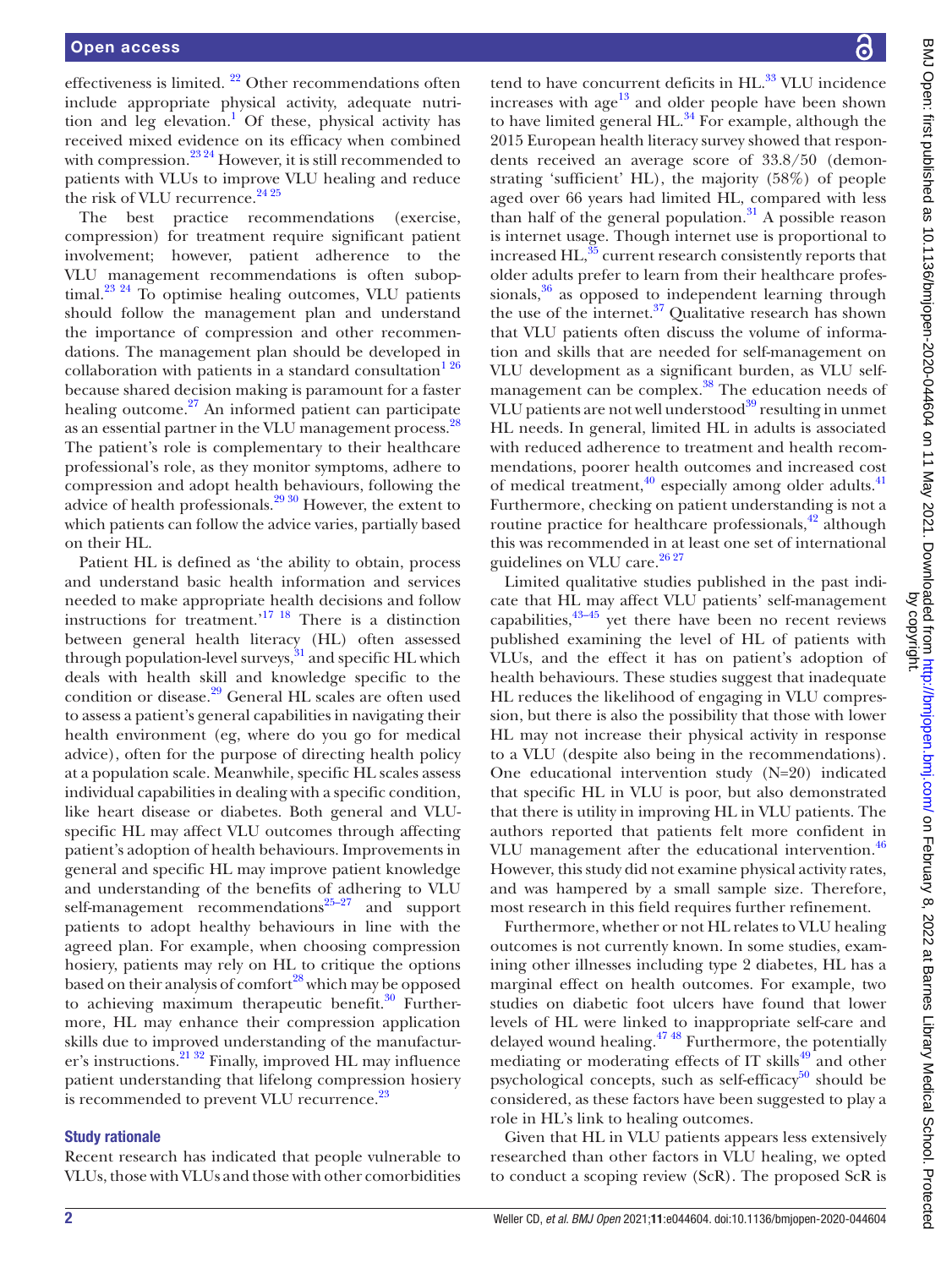a flexible method for identifying and discussing information useful for answering our research questions, and allowing a holistic presentation of the available literature on this topic.<sup>51</sup>

#### Study objective

The aim of this review is to scope the research examining the level of HL in VLU patients, and how this level may link to self-management behaviours (particularly exercise and compression adherence), and their VLU healing generally. Findings of this ScR will guide the development of clinical practice guidelines on instructing VLU patients according to their level of HL, as well as an assessment instrument for clinicians caring for VLU patients. We anticipate that the findings of this review will aid practitioners and public health officials in developing HL intervention programmes. These programmes may improve VLU care and facilitate evidence-based practise through improved knowledge translation.

#### Protocol development

We will conduct the review in accordance with the Preferred Reporting Items for Systematic Reviews and Meta-Analyses extended for scoping review (PRISMA-ScR) outlined in Tricco *et al*<sup> $52$ </sup> [\(table](#page-4-0) 1). Methods for this ScR were developed based on guidelines developed by Levac  $et\ a\bar{b}^3$  using the six framework stages as outlined below.

#### Stage 1: identifying the research question

Based on the preliminary research, we have developed the following research questions. Our primary research question is:

- 1. What levels of HL (both general and specific) have been reported in adults with active or past VLUs across outpatient, home care, community and inpatient care? Our secondary research questions are as follows:
- 1. Is there any relationship between HL and VLU patient adherence to compression and/or exercise?
- 2. Is there any relationship between HL and VLU patient healing outcomes?

#### Stage 2: identifying relevant studies

This search strategy was developed by the research team with guidance from a medical librarian (CF). Eligible studies will be identified from eight databases: The Cochrane Database of Systematic Reviews; The Cochrane Wounds Specialised Register; The Cochrane Central Register of Controlled Trials (CENTRAL) (*The Cochrane Library*); OvidMEDLINE; OvidMED-LINE (in-process and other non-indexed citations); Ovid EMBASE; EBSCO CINAHL, Embase and Google Scholar. We will also search trial registries, and reference lists of relevant publications for published and ongoing trials. The search will be limited from January 2000 to December 2020. The literature search will be developed using a combination of medical search headings and free text words. Keywords will be identified and selected from similar articles relevant to the population, concept and context of the study. The

keywords and search string relevant to Medline via Ovid can be found in [online supplemental appendix 1](https://dx.doi.org/10.1136/bmjopen-2020-044604). The full search will be conducted using Boolean operators and proximity operators, including wildcards, AND, OR, parentheses, quotations and more as per the database used ([table](#page-6-0) 2).

#### Stage 3: study selection

We will limit our search to papers published in English from January 2000 to December 2020. Other languages will be excluded because the concept of health, and thus, the concept of HL, varies across languages. $54 55$ HL studies will be broadly defined to include studies that sought to assess specific (ie, VLU-related) or general health knowledge (ie, where to find general health information). This criterion is deliberately broad, as preliminary searches suggest there is scant literature on this topic. Our study selection will be guided by the following inclusion criteria:

Patients—patients with a current or previous VLU.

Settings—outpatient, community, home care and inpatient care settings where VLU is managed.

Studies—peer-reviewed reviews and studies (qualitative and quantitative) including randomised controlled trials, cohort, case–control, quasi-experimental, cross-sectional, qualitative studies, literature reviews, ScR guidelines, policies and protocols.

Studies that describe knowledge or education or general HL OR an intervention on this with measures at baseline/control group OR a domain relevant to VLU knowledge change will be included. Dependent variables include pre–post knowledge change OR pre–post change in general HL, OR description of HL at that state. For our secondary questions, dependent variables examined will be adherence to exercise recommendations OR adherence to compression in response to a VLU, or the healing rates of those with VLUs.

The following exclusion criteria will apply:

Patients—no diagnosis of VLU. Exclusion of diabetic foot ulcers, pressure ulcers, pressure injuries, vascular insufficiency.

Settings—no non-health care settings (eg, mail out surveys at home).

Studies—narrative reviews, opinions, commentary, conference proceedings. Studies that did not examine knowledge, education or general HL and its relationship with compression adherence will be excluded.

Selection of sources and evidence will take place in four stages.

Step A—initial retrieval, which will be performed by one researcher.

Step B—title screen. Titles that closely meet research aims will be retained. This step will be performed by one researcher.

Step C—abstract screen. Abstracts will be retained if applicable to research aims. This step will be performed by two researchers.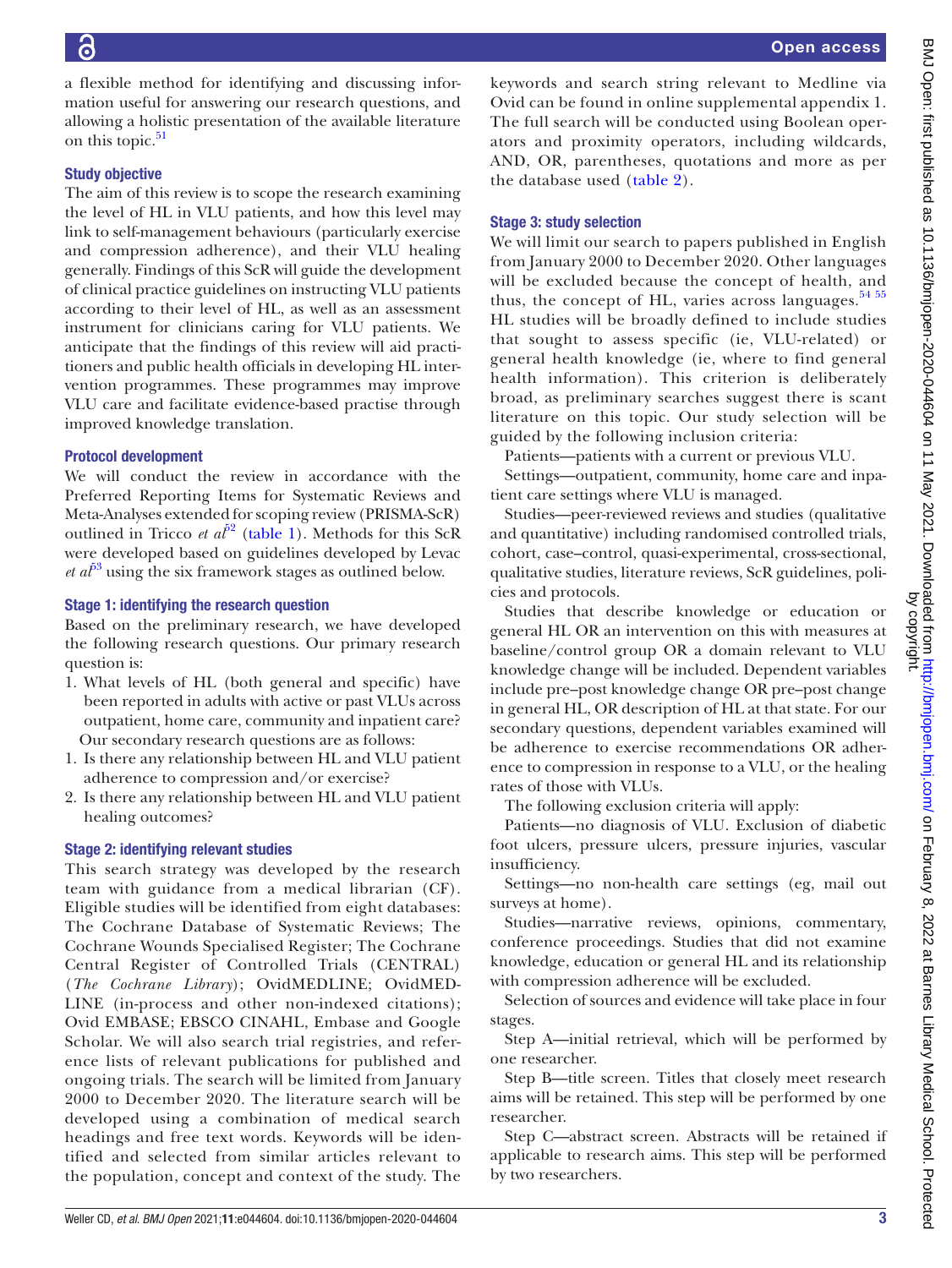<span id="page-4-0"></span>

| PRISMA-ScR checklist<br>Not applicable for ScRs<br>Not applicable for ScRs<br>Not applicable for ScRs<br>objectives len<br>elements (eg,<br>Describe the<br>be repeated<br>Item<br>$\frac{0}{1}$<br>$\frac{6}{1}$<br>$\frac{2}{1}$<br>$\frac{1}{2}$<br>$\overline{4}$<br>$\frac{5}{1}$<br>Ξ<br>$\infty$<br>တ<br>$\mathbf{\Omega}$<br>က<br>5<br>ဖ<br>4<br>$\overline{\phantom{0}}$<br>Data charting process<br>Selection of evidence<br>individual sources of<br>Structured summary<br>Summary measures<br>Information sources<br>Synthesis of results<br>Additional analyses<br>Critical appraisal of<br>Risk of bias across<br>Eligibility criteria<br>Protocols and<br>registration<br>Data items<br>Objectives<br>Rationale<br>evidence<br>studies<br>Search<br>Introduction<br>Methods<br>Abstract<br>Section<br>Title | and Meta-Analyses extended for scoping review (PRISMA-ScR) checklist adapted from PRISMA-ScR (2018)<br>Preferred Reporting Items for Systematic Reviews                                                                                                                                                       |
|----------------------------------------------------------------------------------------------------------------------------------------------------------------------------------------------------------------------------------------------------------------------------------------------------------------------------------------------------------------------------------------------------------------------------------------------------------------------------------------------------------------------------------------------------------------------------------------------------------------------------------------------------------------------------------------------------------------------------------------------------------------------------------------------------------------------------|---------------------------------------------------------------------------------------------------------------------------------------------------------------------------------------------------------------------------------------------------------------------------------------------------------------|
|                                                                                                                                                                                                                                                                                                                                                                                                                                                                                                                                                                                                                                                                                                                                                                                                                            | Check                                                                                                                                                                                                                                                                                                         |
|                                                                                                                                                                                                                                                                                                                                                                                                                                                                                                                                                                                                                                                                                                                                                                                                                            | Identify the report as a scoping review (ScR)                                                                                                                                                                                                                                                                 |
|                                                                                                                                                                                                                                                                                                                                                                                                                                                                                                                                                                                                                                                                                                                                                                                                                            | Provide a structured summary that includes (as applicable) background, objectives, eligibility criteria, sources of<br>evidence, charting methods, results and conclusions that relate to the review questions and objectives                                                                                 |
|                                                                                                                                                                                                                                                                                                                                                                                                                                                                                                                                                                                                                                                                                                                                                                                                                            | Describe the rationale for the review in the context of what is already known. Explain why the review questions/<br>id themselves to a ScR approach                                                                                                                                                           |
|                                                                                                                                                                                                                                                                                                                                                                                                                                                                                                                                                                                                                                                                                                                                                                                                                            | Provide an explicit statement of the questions and objectives being addressed with reference to their key<br>population or participants, concepts and context) or other relevant key elements used to<br>conceptualise the review questions and/or objectives                                                 |
|                                                                                                                                                                                                                                                                                                                                                                                                                                                                                                                                                                                                                                                                                                                                                                                                                            | Indicate whether a review protocol exists; state if and where it can be accessed (eg, a web address); and if<br>available, provide registration information, including the registration number                                                                                                                |
|                                                                                                                                                                                                                                                                                                                                                                                                                                                                                                                                                                                                                                                                                                                                                                                                                            | Specify characteristics of the sources of evidence used as eligibility criteria (eg, years considered, language and<br>publication status), and provide a rationale                                                                                                                                           |
|                                                                                                                                                                                                                                                                                                                                                                                                                                                                                                                                                                                                                                                                                                                                                                                                                            | Describe all information sources in the search (eg, databases with dates of coverage and contact with authors to<br>identify additional sources), as well as the date the most recent search was executed                                                                                                     |
|                                                                                                                                                                                                                                                                                                                                                                                                                                                                                                                                                                                                                                                                                                                                                                                                                            | Present the full electronic search strategy for at least one database, including any limits used, such that it could                                                                                                                                                                                          |
|                                                                                                                                                                                                                                                                                                                                                                                                                                                                                                                                                                                                                                                                                                                                                                                                                            | State the process for selecting sources of evidence (ie, screening and eligibility) included in the ScR                                                                                                                                                                                                       |
|                                                                                                                                                                                                                                                                                                                                                                                                                                                                                                                                                                                                                                                                                                                                                                                                                            | that have been tested by the team before their use, and whether data charting was done independently or in<br>Describe the methods of charting data from the included sources of evidence (eg, calibrated forms or forms<br>duplicate) and any processes for obtaining and confirming data from investigators |
|                                                                                                                                                                                                                                                                                                                                                                                                                                                                                                                                                                                                                                                                                                                                                                                                                            | List and define all variables for which data were sought and any assumptions and simplifications made                                                                                                                                                                                                         |
|                                                                                                                                                                                                                                                                                                                                                                                                                                                                                                                                                                                                                                                                                                                                                                                                                            | If done, provide a rationale for conducting a critical appraisal of included sources of evidence; describe the<br>methods used and how this information was used in any data synthesis (if appropriate)                                                                                                       |
|                                                                                                                                                                                                                                                                                                                                                                                                                                                                                                                                                                                                                                                                                                                                                                                                                            |                                                                                                                                                                                                                                                                                                               |
|                                                                                                                                                                                                                                                                                                                                                                                                                                                                                                                                                                                                                                                                                                                                                                                                                            | methods of handling and summarising the data that were charted                                                                                                                                                                                                                                                |
|                                                                                                                                                                                                                                                                                                                                                                                                                                                                                                                                                                                                                                                                                                                                                                                                                            |                                                                                                                                                                                                                                                                                                               |
|                                                                                                                                                                                                                                                                                                                                                                                                                                                                                                                                                                                                                                                                                                                                                                                                                            |                                                                                                                                                                                                                                                                                                               |
|                                                                                                                                                                                                                                                                                                                                                                                                                                                                                                                                                                                                                                                                                                                                                                                                                            | Continued                                                                                                                                                                                                                                                                                                     |

 $\overline{\partial}$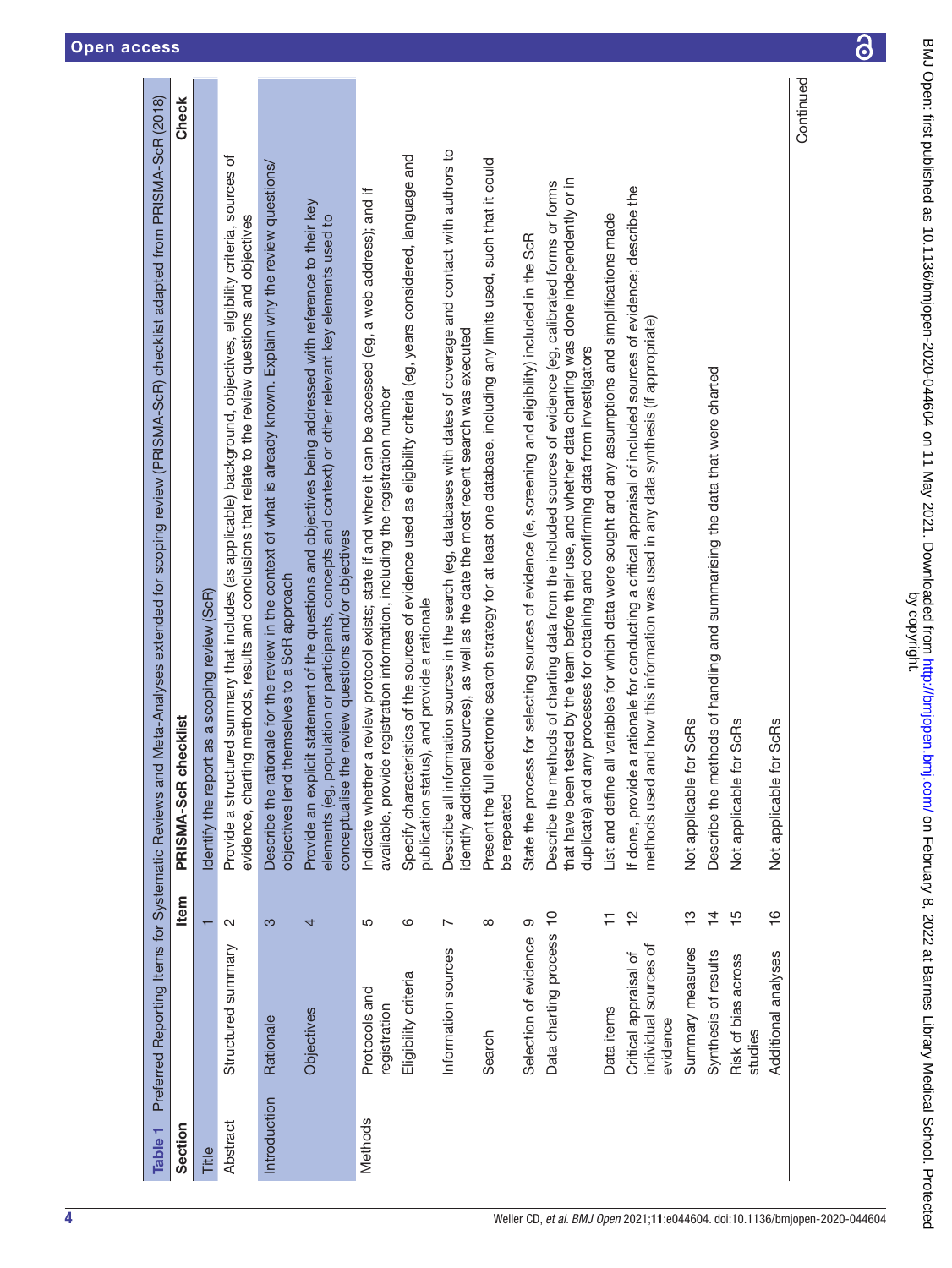| Table <sub>1</sub> | Continued                                           |                 |                                                                                                                                                                                                  |              |
|--------------------|-----------------------------------------------------|-----------------|--------------------------------------------------------------------------------------------------------------------------------------------------------------------------------------------------|--------------|
| Section            |                                                     | Item            | PRISMA-ScR checklist                                                                                                                                                                             | <b>Check</b> |
| Results            | Selection of sources<br>of evidence                 | $\overline{17}$ | Give numbers of sources of evidence screened, assessed for eligibility and included in the review, with reasons<br>for exclusions at each stage, ideally using a flow diagram                    |              |
|                    | sources of evidence<br>Characteristics of           | $\frac{8}{18}$  | For each source of evidence, present characteristics for which data were charted and provide the citations                                                                                       |              |
|                    | within sources of<br>Critical appraisal<br>evidence | $\frac{9}{5}$   | If done, present data on critical appraisal of included sources of evidence (see item 12)                                                                                                        |              |
|                    | sources of evidence<br>Results of individual        | 20              | For each included source of evidence, present the relevant data that were charted that relate to the review<br>questions and objectives                                                          |              |
|                    | Synthesis of results                                | $\overline{21}$ | Summarise and/or present the charting results as they relate to the review questions and objectives                                                                                              |              |
|                    | Risk of bias across<br>studies                      | 22              | Not applicable for ScRs                                                                                                                                                                          |              |
|                    | Additional analyses                                 | 23              | Not applicable for ScRs                                                                                                                                                                          |              |
| Discussion         | Summary of evidence 24                              |                 | Summarise the main results (including an overview of concepts, themes and types of evidence available), link to<br>the review questions and objectives, and consider the relevance to key groups |              |
|                    | Limitations                                         | 25              | Discuss the limitations of the ScR process                                                                                                                                                       |              |
|                    | Conclusions                                         | 26              | Provide a general interpretation of the results with respect to the review questions and objectives, as well as<br>potential implications and/or next steps                                      |              |
| Funding            |                                                     | 27              | Describe sources of funding for the included sources of evidence, as well as sources of funding for the ScR.<br>Describe the role of the funders of the ScR                                      |              |
|                    |                                                     |                 |                                                                                                                                                                                                  |              |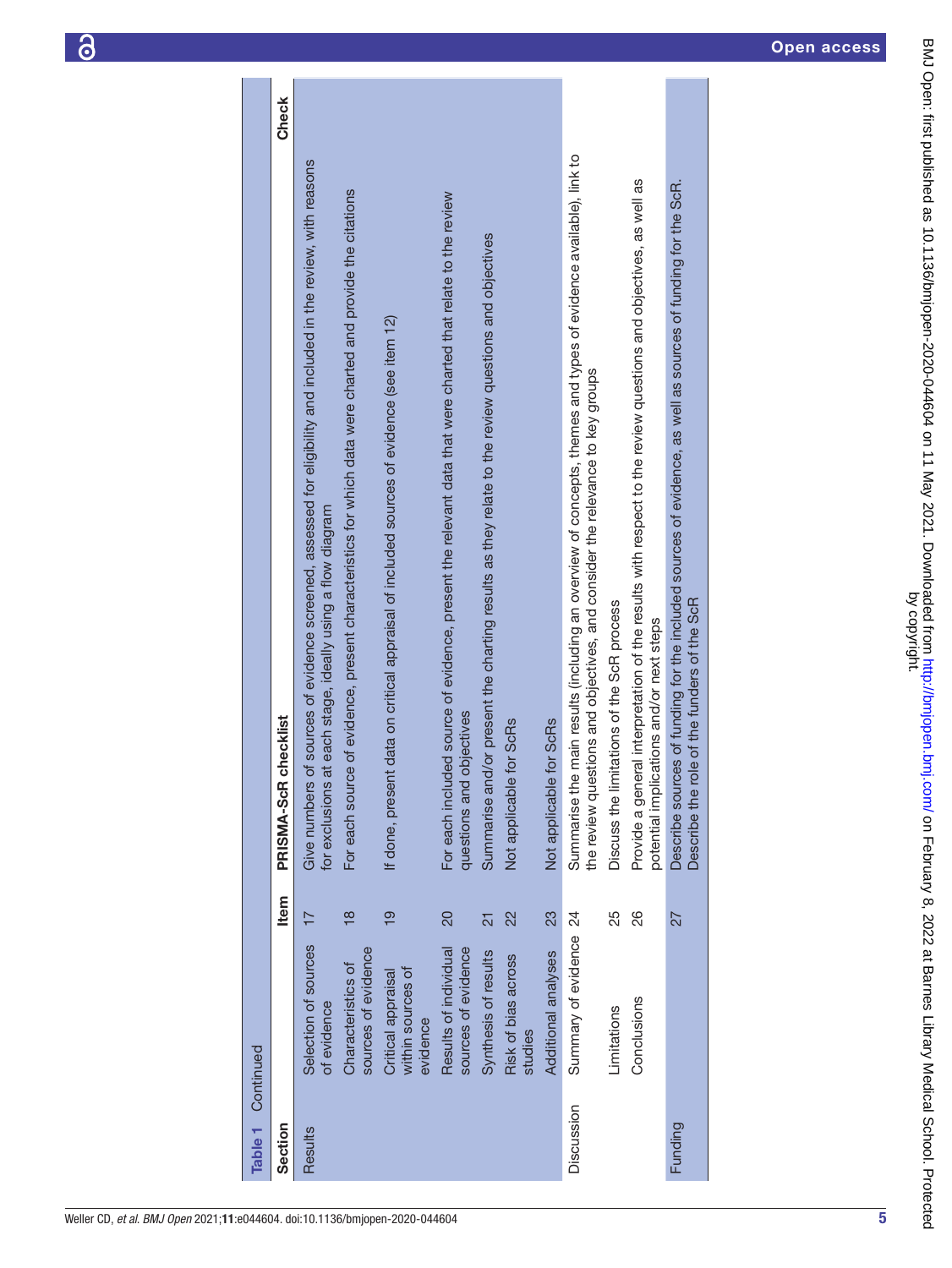<span id="page-6-0"></span>

|         |                                                                                                               | Table 2 Ovid Medline search strategy. Identified search terms with truncated keywords and MeSH (Medical Subject Headings) terms for the MEDLINE search via Ovid                                                                                                                                                                                                                                                                                                                                                                                                                                                                                                                                                                                        |                                                                                                                                                                                                                                                                                                                |
|---------|---------------------------------------------------------------------------------------------------------------|--------------------------------------------------------------------------------------------------------------------------------------------------------------------------------------------------------------------------------------------------------------------------------------------------------------------------------------------------------------------------------------------------------------------------------------------------------------------------------------------------------------------------------------------------------------------------------------------------------------------------------------------------------------------------------------------------------------------------------------------------------|----------------------------------------------------------------------------------------------------------------------------------------------------------------------------------------------------------------------------------------------------------------------------------------------------------------|
|         | or past venous leg<br>Condition: active<br>ulcers                                                             | Context: reported levels of health literacy (HL)                                                                                                                                                                                                                                                                                                                                                                                                                                                                                                                                                                                                                                                                                                       | adherence to compression and effect on healing<br>Concept: the effect of deficits in HL on patient's<br>outcomes                                                                                                                                                                                               |
|         | Venous insufficiency<br>Text words Venous leg Ulcer*<br>Varicose ulcer*<br>Venous ulcer*<br>Leg ulcer*<br>NTA | Nurse-led education<br>Health Information<br>Health promotion<br>Health education<br><b>Health Literacy</b><br>Educat <sup>*</sup>                                                                                                                                                                                                                                                                                                                                                                                                                                                                                                                                                                                                                     | Concord*<br>Outcome<br>Comp <sup>*</sup><br>Impact<br>Adher*<br><b>Effect</b>                                                                                                                                                                                                                                  |
| Medline | Exp Leg Ulcer/<br>MeSH:                                                                                       | or hospitals, general/ or hospitals, high-volume/ or hospitals, low-volume/ Self Care<br>Health facilities/ or hospital units/ or hospitals/ or hospitals, community/<br>Health education/ or consumer health information/ or health literacy/ or<br>health services/ or health services for the aged/ or exp nursing care/ or<br>health promotion/ or healthy people programs/ or patient education as<br>exp nursing services/ or preventive health services/ or exp rural health<br>rural/ or exp residential facilities/ or health services/ or exp community<br>or exp hospitals, private/ or exp hospitals, public/ or exp hospitals,<br>topic/ or teach-back communication/<br>Exp Nursing Research<br>Program Evaluation<br>services/<br>MeSH: | Attitude to health/ or health knowledge, attitudes, practice/<br>or "treatment adherence and compliance"/ or "patient<br>Recurrence treatment outcome/ or treatment failure/<br>acceptance of health care"/ or patient compliance/<br>Stockings, Compression<br>Secondary Prevention<br>Wound Healing<br>MeSH: |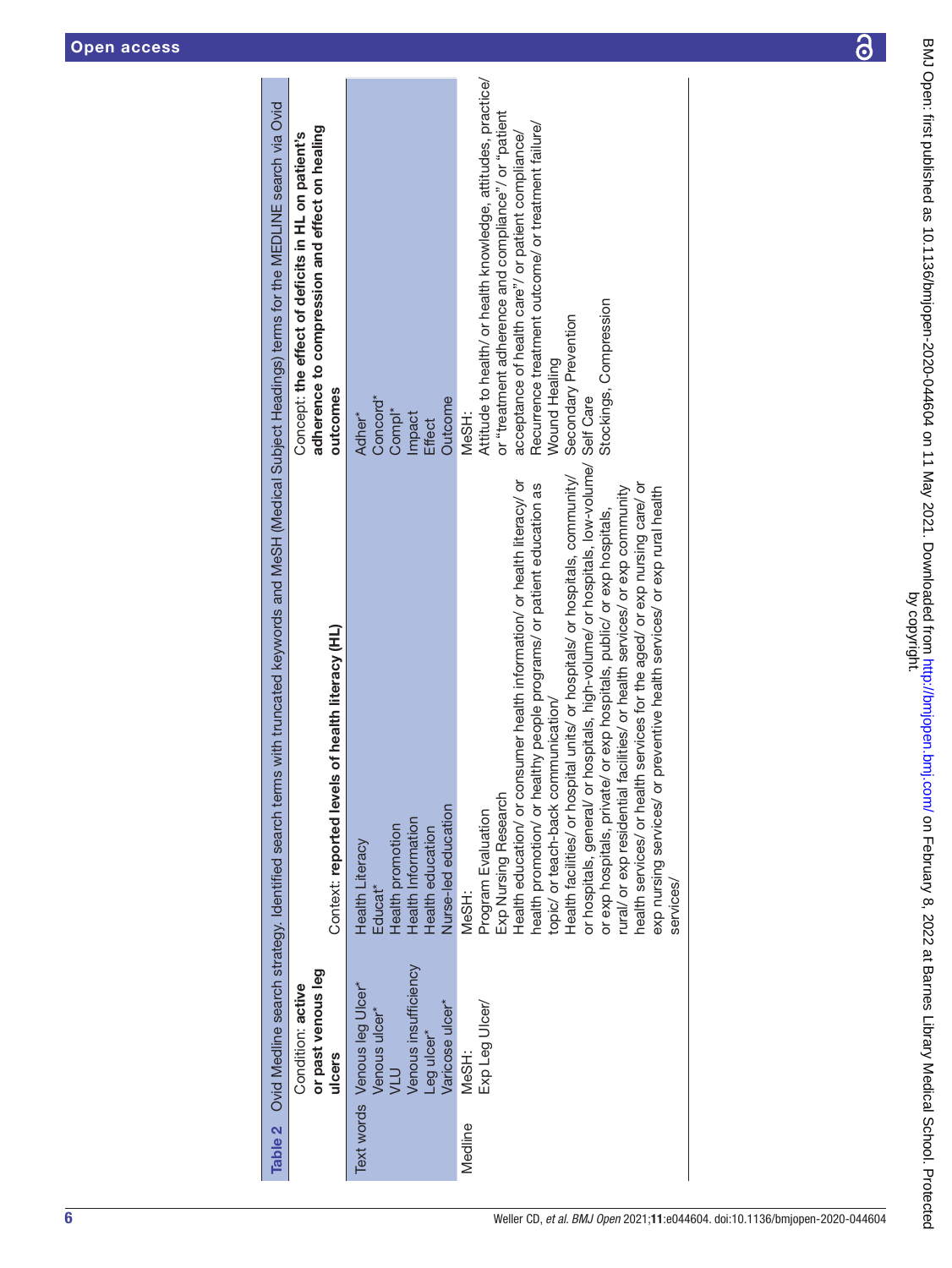

<span id="page-7-0"></span>Figure 1 Preferred Reporting Items for Systematic Reviews and Meta-Analyses flowchart.

Step D—full text review. Articles retained if they comply with inclusion and exclusion criteria. This will be performed by all authors of the research team. The numbers of retrieved, assessed, excluded and retained articles will be documented using a PRISMA flowchart (template in [figure](#page-7-0) 1).

Within this step, we will first pilot a sample of 10 studies to ensure that our methods are robust, following to Stage 4, then re-running a full search again.

#### Stage 4: charting the data

An excel spreadsheet and/or covidence will be used to chart the data. This database will record the title and year of the publication, authors, study location, intervention type, study population, aims of the study, overview of methods, outcome measures and results. Duplicates will be removed via Endnote's duplicate detecting function.

#### Stage 5: collating, summarising and reporting the results

Full texts that are retained will undergo study quality assessment and critical appraisal in order to determine the applicability of findings to clinical practice. We will use the Critical Skills Appraisal Programme (CASP).<sup>56</sup> Retained articles will be examined for any qualitative or quantitative descriptions. Findings will be presented in a table that outlines the study type, year the study was undertaken, sample size, study location and patient characteristics.

In order to assess the first research question, we will examine each study against two types of HL: general HL (knowledge or skills) and VLU-specific HL (knowledge or skills). Findings and critical appraisal of the included articles will be provided in a summary of findings and reported in CASP evidence profile table. This table will indicate whether the paper suggested the majority of their sample lacked HL (general or specific). We anticipate that there will be a highly heterogeneous definition of HL in these papers, meaning that authors will be required to use their judgements as to whether or not the paper is relevant, as a degree of simplification will be needed. All entries will be checked by two authors. The lead author will resolve disagreements (if any) independently.

We aim to identify research gaps in the field of VLU treatments by displaying a possible deficit in HL, which translates to lower abilities to adhere to self-management in the form of compression and exercise. The findings are also expected to yield a number of ways HL deficits in VLU patients can be addressed, thereby adding to care and improving standards of care.

#### Stage 6: consultation—patient and public involvement

This ScR is the first phase in a multistage research programme aimed at developing a feasibility exercise programme as an adjunct to compression intervention for patients with VLUs. During the consultation phase, we will discuss with people with VLUs and their families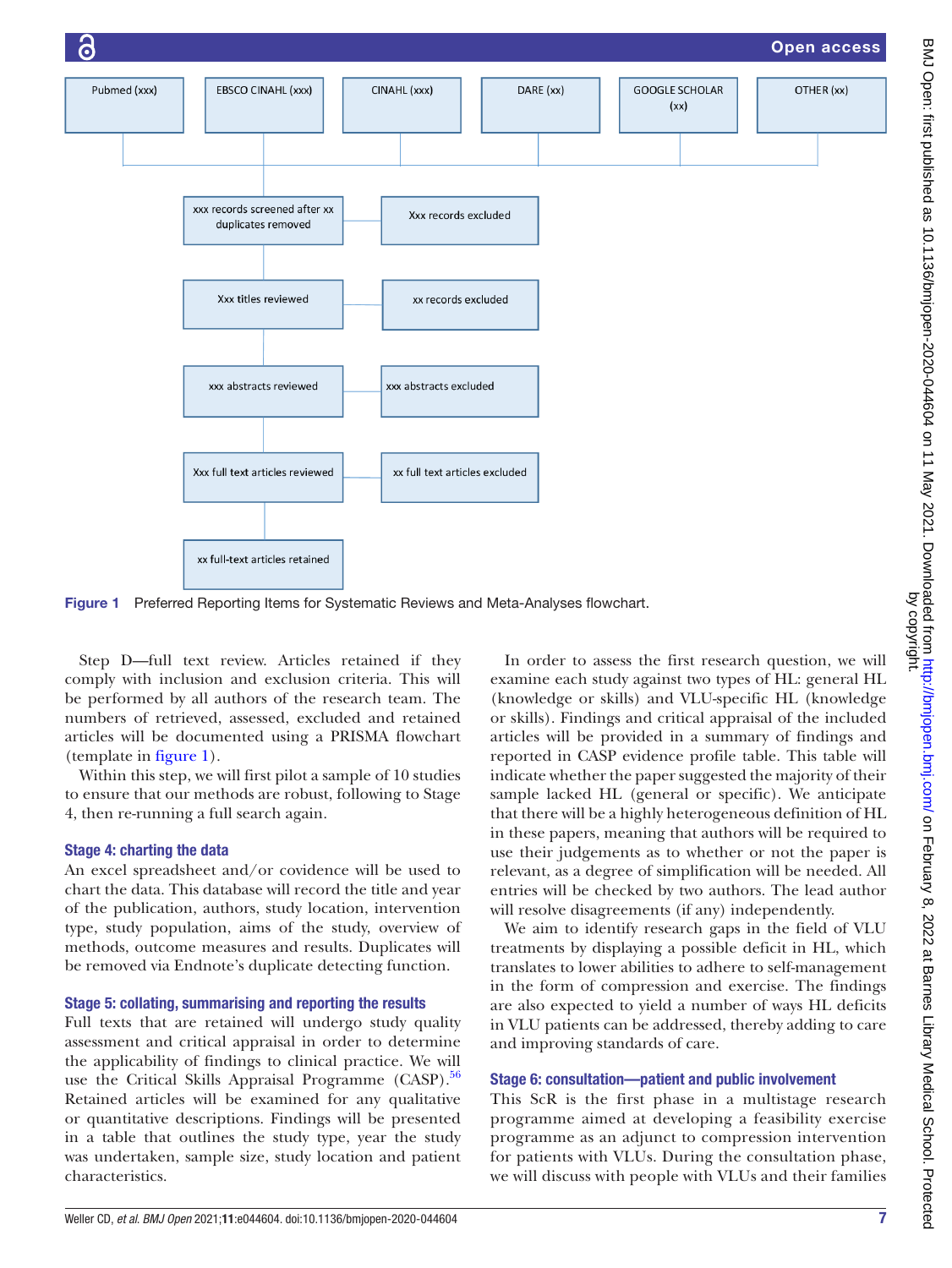and caregivers from an established Consumer Wounds Group whether the results of the ScR reflect their needs. The consultation process will take place at the time of a regular consumer group meeting. Data will be gathered using a group interview and Delphi methods. We will map the evidence and identify research gaps and report on compression and exercise treatments by investigating HL, which translates to lower abilities to adhere to self-management in the form of compression and exercise.

#### Ethics and dissemination

All articles will be sourced from publicly available platforms. As such, this ScR will not require ethical approval. The findings from the ScR will be reported in a separate article and submitted to an open-access peer-reviewed journal. The results of this article will provide an outline of the literature, which will be used to inform future research into HL in patients with VLU. To facilitate knowledge translation and our findings, we will liaise with consumer wounds group. The published protocol and final review will be promoted through social media platforms including Twitter and LinkedIn. We will submit the final review at National and International Wound and Health professional Conferences.

#### Twitter CD Weller [@CarolinaDWeller](https://twitter.com/CarolinaDWeller)

Acknowledgements We would like to acknowledge Ms Cassandra Freeman, a librarian from Hargrave-Andrew library, Monash University, for her support with the development a search strategy.

Contributors CDW, SP, GG, JS and LT provided substantial contributions to the conception and design of the work, revisited it critically for important intellectual content, provided final approval of the submitted version and an agreement to be accountable for all aspects of the work in ensuring that questions related to the accuracy or integrity of any part of the work are appropriately investigated and resolved. VT and AB provided substantial contributions to the conception and design of the work, produced the first draft, revisited it critically for important intellectual content, provided final approval of the submitted version and an agreement to be accountable for all aspects of the work in ensuring that questions related to the accuracy or integrity of any part of the work are appropriately investigated and resolved. CR provided substantial contributions to the conception and design of the work, produced the first draft, with the support of a librarian has developed a search strategy, provided final approval of the submitted version and an agreement to be accountable for all aspects of the work in ensuring that questions related to the accuracy or integrity of any part of the work are appropriately investigated and resolved.

Funding CDW was supported by the grant from the Australian National Health and Medical Research Council (APP1069329). Other co-authors received no specific grant from any funding agency in the public, commercial or not-for-profit sectors.

Guarantor of the review Professor Carolina Weller.

Competing interests None declared.

Patient consent for publication Not required.

Provenance and peer review Not commissioned; externally peer reviewed.

Supplemental material This content has been supplied by the author(s). It has not been vetted by BMJ Publishing Group Limited (BMJ) and may not have been peer-reviewed. Any opinions or recommendations discussed are solely those of the author(s) and are not endorsed by BMJ. BMJ disclaims all liability and responsibility arising from any reliance placed on the content. Where the content includes any translated material, BMJ does not warrant the accuracy and reliability of the translations (including but not limited to local regulations, clinical guidelines, terminology, drug names and drug dosages), and is not responsible for any error and/or omissions arising from translation and adaptation or otherwise.

Open access This is an open access article distributed in accordance with the Creative Commons Attribution Non Commercial (CC BY-NC 4.0) license, which permits others to distribute, remix, adapt, build upon this work non-commercially, and license their derivative works on different terms, provided the original work is properly cited, appropriate credit is given, any changes made indicated, and the use is non-commercial. See: [http://creativecommons.org/licenses/by-nc/4.0/.](http://creativecommons.org/licenses/by-nc/4.0/)

#### ORCID iDs

CD Weller <http://orcid.org/0000-0002-8016-1060> Victoria Team <http://orcid.org/0000-0001-6615-6874> Sebastian Probst <http://orcid.org/0000-0001-9603-1570> Georgina Gethin<http://orcid.org/0000-0001-5859-8357> Jane Sixsmith<http://orcid.org/0000-0002-3212-8186> Ayoub Bouguettaya <http://orcid.org/0000-0002-5843-3533>

#### **REFERENCES**

- <span id="page-8-0"></span>1 Australian Wound Management Association Inc, New Zealand Wound Care Society Inc. *Australian and New Zealand clinical practice guideline for prevention and management of venous leg ulcers*. Barton, ACT: Cambridge Publishing, 2011.
- <span id="page-8-1"></span>2 Domingues EAR, Kaizer UAO, Lima MHM. Effectiveness of the strategies of an orientation programme for the lifestyle and woundhealing process in patients with venous ulcer: a randomised controlled trial. *[Int Wound J](http://dx.doi.org/10.1111/iwj.12930)* 2018;15:798–806.
- 3 Graves N, Zheng H. The prevalence and incidence of chronic wounds: a literature review. *Wound Practice Res* 2014;22:4–12.
- <span id="page-8-7"></span>4 Xie T, Ye J, Rerkasem K, *et al*. The venous ulcer continues to be a clinical challenge: an update. *[Burns Trauma](http://dx.doi.org/10.1186/s41038-018-0119-y)* 2018;6:18.
- <span id="page-8-2"></span>5 Meulendijks AM, Franssen WMA, Schoonhoven L, *et al*. A scoping review on chronic venous disease and the development of a venous leg ulcer: the role of obesity and mobility. *[J Tissue Viability](http://dx.doi.org/10.1016/j.jtv.2019.10.002)* 2020;29:190–6.
- 6 Weller CD, Team V, Ivory JD, *et al*. ABPI reporting and compression recommendations in global clinical practice guidelines on venous leg ulcer management: a scoping review. *[Int Wound J](http://dx.doi.org/10.1111/iwj.13048)* 2019;16:406–19.
- <span id="page-8-3"></span>7 Pérez MB, López‐Casanova P, Lavín RS. Recent Reports from University of Alicante Highlight Findings in Leg Ulcers [Epidemiology of venous leg ulcers in primary health care: Incidence and prevalence in a health centre-A time series study (2010-2014)] Citation metadata. *Int Wound J* 2018;16:256–65.
- <span id="page-8-4"></span>8 Jockenhöfer F, Gollnick H, Herberger K, *et al*. Aetiology, comorbidities and cofactors of chronic leg ulcers: retrospective evaluation of 1 000 patients from 10 specialised dermatological wound care centers in Germany. *[Int Wound J](http://dx.doi.org/10.1111/iwj.12387)* 2016;13:821–8.
- <span id="page-8-5"></span>9 Thistlethwaite KR, Finlayson KJ, Cooper PD, *et al*. The effectiveness of hyperbaric oxygen therapy for healing chronic venous leg ulcers: a randomized, double-blind, placebo-controlled trial. *[Wound Repair](http://dx.doi.org/10.1111/wrr.12657)  [Regen](http://dx.doi.org/10.1111/wrr.12657)* 2018;26:324–31.
- <span id="page-8-6"></span>10 Finlayson KJ, Parker CN, Miller C, *et al*. Predicting the likelihood of venous leg ulcer recurrence: the diagnostic accuracy of a newly developed risk assessment tool. *[Int Wound J](http://dx.doi.org/10.1111/iwj.12911)* 2018;15:686–94.
- 11 Santler B, Goerge T. Chronic venous insufficiency a review of pathophysiology, diagnosis, and treatment. *[J Dtsch Dermatol Ges](http://dx.doi.org/10.1111/ddg.13242)* 2017;15:538–56.
- 12 Weller C, Ademi Z, Makarounas-Kirchmann K. Economic evaluation of compression therapy in venous leg ulcer randomised controlled trials: a systematic review. *Wound Practice Res* 2012;20:21.
- <span id="page-8-12"></span>13 Cheng Q, Gibb M, Graves N, *et al*. Cost-Effectiveness analysis of guideline-based optimal care for venous leg ulcers in Australia. *[BMC](http://dx.doi.org/10.1186/s12913-018-3234-3)  [Health Serv Res](http://dx.doi.org/10.1186/s12913-018-3234-3)* 2018;18:421.
- 14 Nussbaum SR, Carter MJ, Fife CE, *et al*. An economic evaluation of the impact, cost, and Medicare policy implications of chronic nonhealing wounds. *[Value Health](http://dx.doi.org/10.1016/j.jval.2017.07.007)* 2018;21:27–32.
- <span id="page-8-8"></span>15 Ruseckaite R, Richards C, Rutherford C, *et al*. A conceptual framework of patient-reported outcomes in people with venous leg ulcers. *[Wound Repair Regen](http://dx.doi.org/10.1111/wrr.12787)* 2020;28:355–63.
- 16 Cheng Q, Kularatna S, Lee XJ, *et al*. Comparison of EQ-5D-5L and SPVU-5D for measuring quality of life in patients with venous leg ulcers in an Australian setting. *[Qual Life Res](http://dx.doi.org/10.1007/s11136-019-02128-6)* 2019;28:1903–11.
- <span id="page-8-11"></span>17 Barnsbee L, Cheng Q, Tulleners R, *et al*. Measuring costs and quality of life for venous leg ulcers. *[Int Wound J](http://dx.doi.org/10.1111/iwj.13000)* 2019;16:112–21.
- <span id="page-8-9"></span>18 Pacella R, Tulleners R, Cheng Q. Solutions to the chronic wounds problem in Australia: a call to action. *Wound Practice Res* 2018;26:84–98.
- <span id="page-8-10"></span>19 Australian Wound Management Association. *KPMG Health Economics report: An economic evaluation of compression therapy*